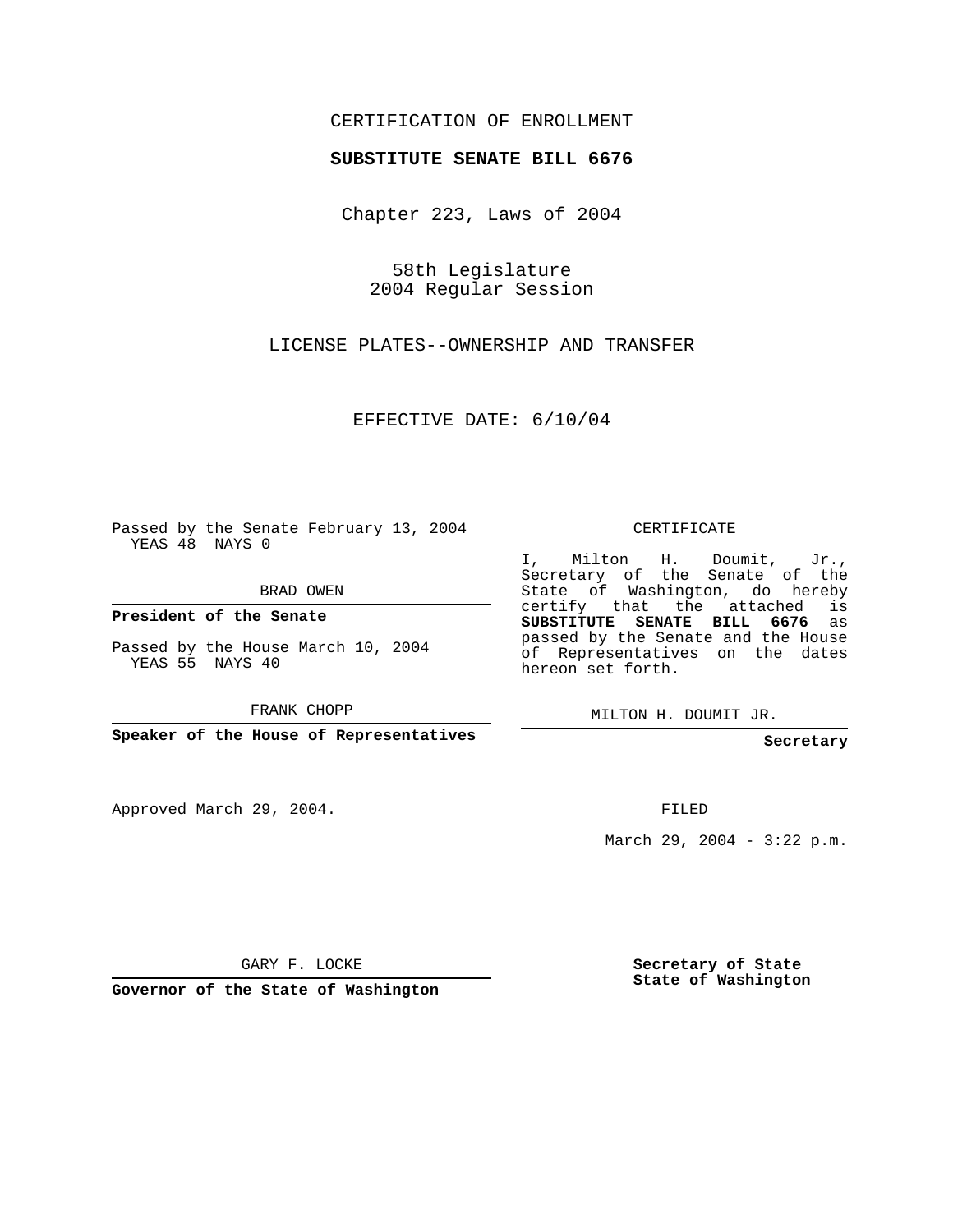# **SUBSTITUTE SENATE BILL 6676** \_\_\_\_\_\_\_\_\_\_\_\_\_\_\_\_\_\_\_\_\_\_\_\_\_\_\_\_\_\_\_\_\_\_\_\_\_\_\_\_\_\_\_\_\_

\_\_\_\_\_\_\_\_\_\_\_\_\_\_\_\_\_\_\_\_\_\_\_\_\_\_\_\_\_\_\_\_\_\_\_\_\_\_\_\_\_\_\_\_\_

### AS AMENDED BY THE HOUSE

Passed Legislature - 2004 Regular Session

### **State of Washington 58th Legislature 2004 Regular Session**

**By** Senate Committee on Highways & Transportation (originally sponsored by Senators Murray, Haugen, Horn, Oke, Benton and Rasmussen; by request of Department of Licensing)

READ FIRST TIME 02/10/04.

 AN ACT Relating to transfer of vehicle license plates and ownership; and amending RCW 46.12.101, 46.16.023, 46.16.290, 46.16.316, 46.16.590, and 73.04.110.

BE IT ENACTED BY THE LEGISLATURE OF THE STATE OF WASHINGTON:

 **Sec. 1.** RCW 46.12.101 and 2003 c 264 s 7 are each amended to read as follows:

 A transfer of ownership in a motor vehicle is perfected by compliance with the requirements of this section.

 (1) If an owner transfers his or her interest in a vehicle, other than by the creation, deletion, or change of a security interest, the owner shall, at the time of the delivery of the vehicle, execute an assignment to the transferee and provide an odometer disclosure statement under RCW 46.12.124 on the certificate of ownership or as the department otherwise prescribes, and cause the certificate and assignment to be transmitted to the transferee. The owner shall notify the department or its agents or subagents, in writing, on the appropriate form, of the date of the sale or transfer, the name and address of the owner and of the transferee, the transferee's driver's license number if available, and such description of the vehicle,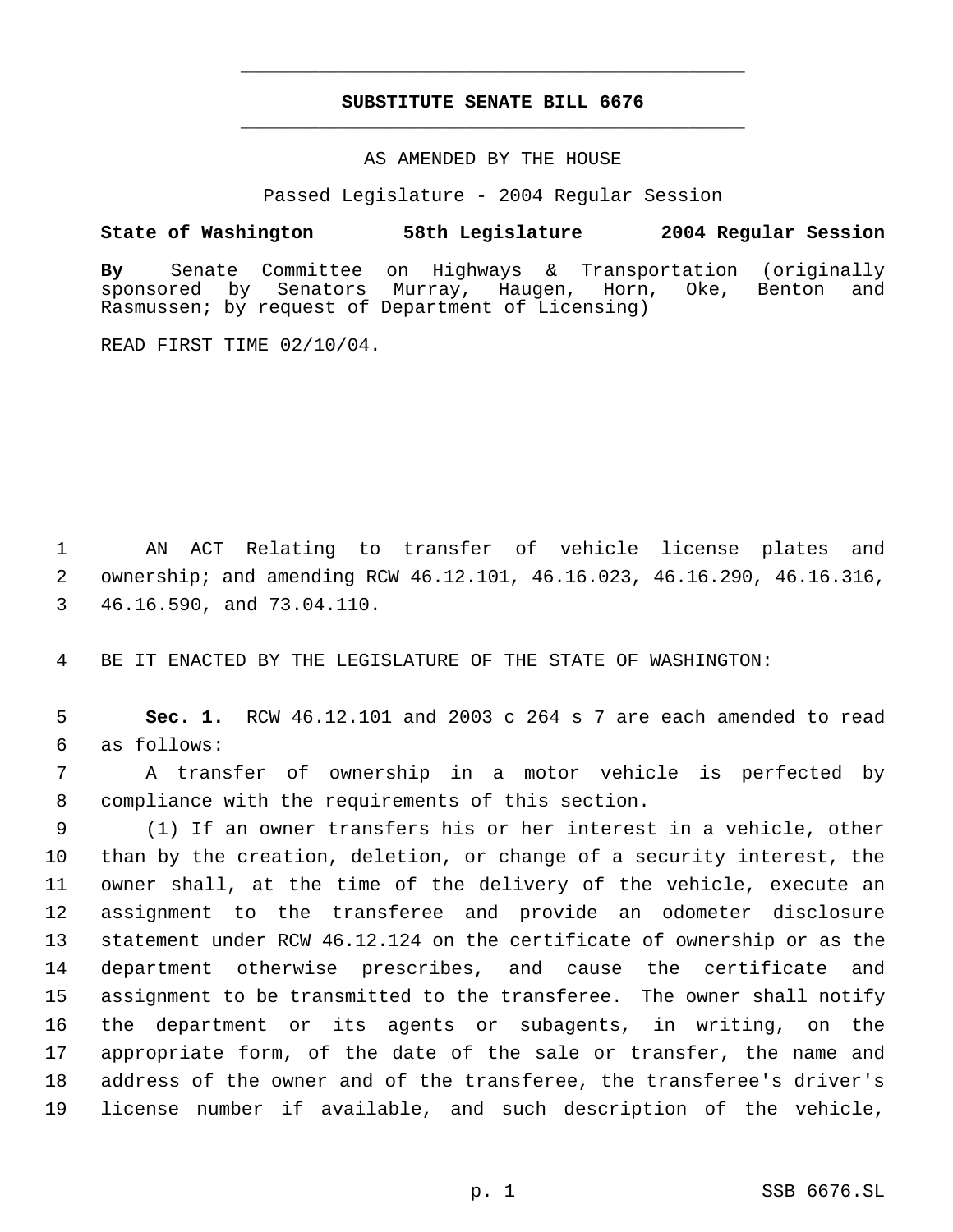1 including the vehicle identification number, ((the license plate 2 number, or both,)) as may be required in the appropriate form provided or approved for that purpose by the department. The report of sale will be deemed properly filed if all information required in this section is provided on the form and includes a department-authorized notation that the document was received by the department, its agents, or subagents on or before the fifth day after the sale of the vehicle, excluding Saturdays, Sundays, and state and federal holidays. Agents and subagents shall immediately electronically transmit the seller's report of sale to the department. Reports of sale processed and recorded by the department's agents or subagents may be subject to fees as specified in RCW 46.01.140 (4)(a) or (5)(b). By January 1, 2003, the department shall create a system enabling the seller of a vehicle to transmit the report of sale electronically. The system created by the department must immediately indicate on the department's vehicle record that a seller's report of sale has been filed.

 (2) The requirements of subsection (1) of this section to provide an odometer disclosure statement apply to the transfer of vehicles held for lease when transferred to a lessee and then to the lessor at the end of the leasehold and to vehicles held in a fleet when transferred to a purchaser.

 (3) Except as provided in RCW 46.70.122 the transferee shall within fifteen days after delivery to the transferee of the vehicle, execute the application for a new certificate of ownership in the same space provided therefor on the certificate or as the department prescribes, and cause the certificates and application to be transmitted to the department.

 (4) Upon request of the owner or transferee, a secured party in possession of the certificate of ownership shall, unless the transfer was a breach of its security agreement, either deliver the certificate to the transferee for transmission to the department or, when the secured party receives the owner's assignment from the transferee, it shall transmit the transferee's application for a new certificate, the existing certificate, and the required fee to the department. Compliance with this section does not affect the rights of the secured party.

(5) If a security interest is reserved or created at the time of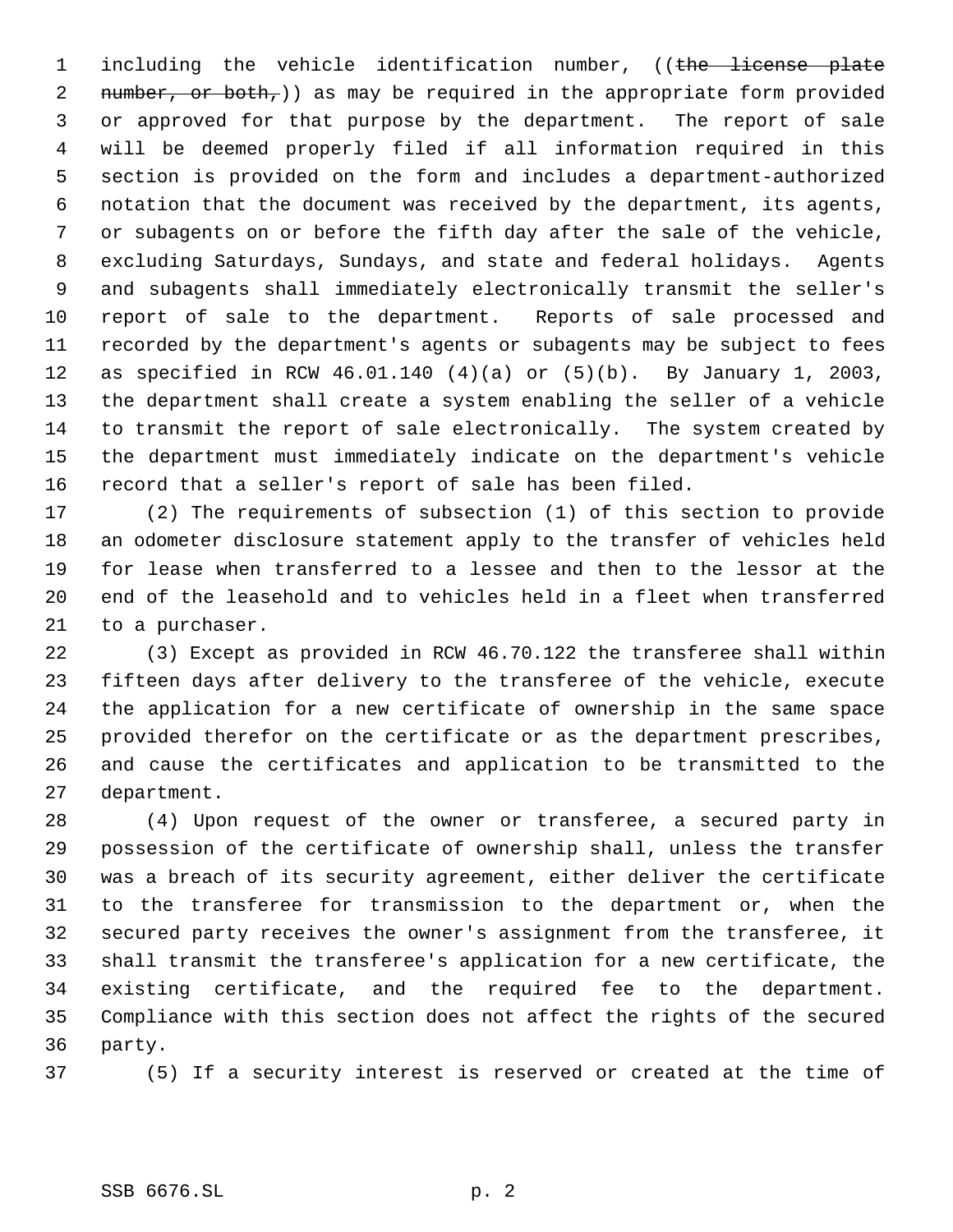the transfer, the certificate of ownership shall be retained by or delivered to the person who becomes the secured party, and the parties shall comply with the provisions of RCW 46.12.170.

 (6) If the purchaser or transferee fails or neglects to make application to transfer the certificate of ownership and license registration within fifteen days after the date of delivery of the vehicle, he or she shall on making application for transfer be assessed a twenty-five dollar penalty on the sixteenth day and two dollars additional for each day thereafter, but not to exceed one hundred dollars. The director may by rule establish conditions under which the penalty will not be assessed when an application for transfer is delayed for reasons beyond the control of the purchaser. Conditions for not assessing the penalty may be established for but not limited to delays caused by:

(a) The department requesting additional supporting documents;

(b) Extended hospitalization or illness of the purchaser;

(c) Failure of a legal owner to release his or her interest;

 (d) Failure, negligence, or nonperformance of the department, auditor, or subagent.

 Failure or neglect to make application to transfer the certificate of ownership and license registration within forty-five days after the date of delivery of the vehicle is a misdemeanor.

 (7) Upon receipt of an application for reissue or replacement of a certificate of ownership and transfer of license registration, accompanied by the endorsed certificate of ownership or other documentary evidence as is deemed necessary, the department shall, if the application is in order and if all provisions relating to the certificate of ownership and license registration have been complied with, issue new certificates of title and license registration as in the case of an original issue and shall transmit the fees together with an itemized detailed report to the state treasurer.

 (8) Once each quarter the department shall report to the department of revenue a list of those vehicles for which a seller's report has been received but no transfer of title has taken place.

 **Sec. 2.** RCW 46.16.023 and 1993 c 488 s 5 are each amended to read as follows:

(1) Every owner or lessee of a vehicle seeking to apply for an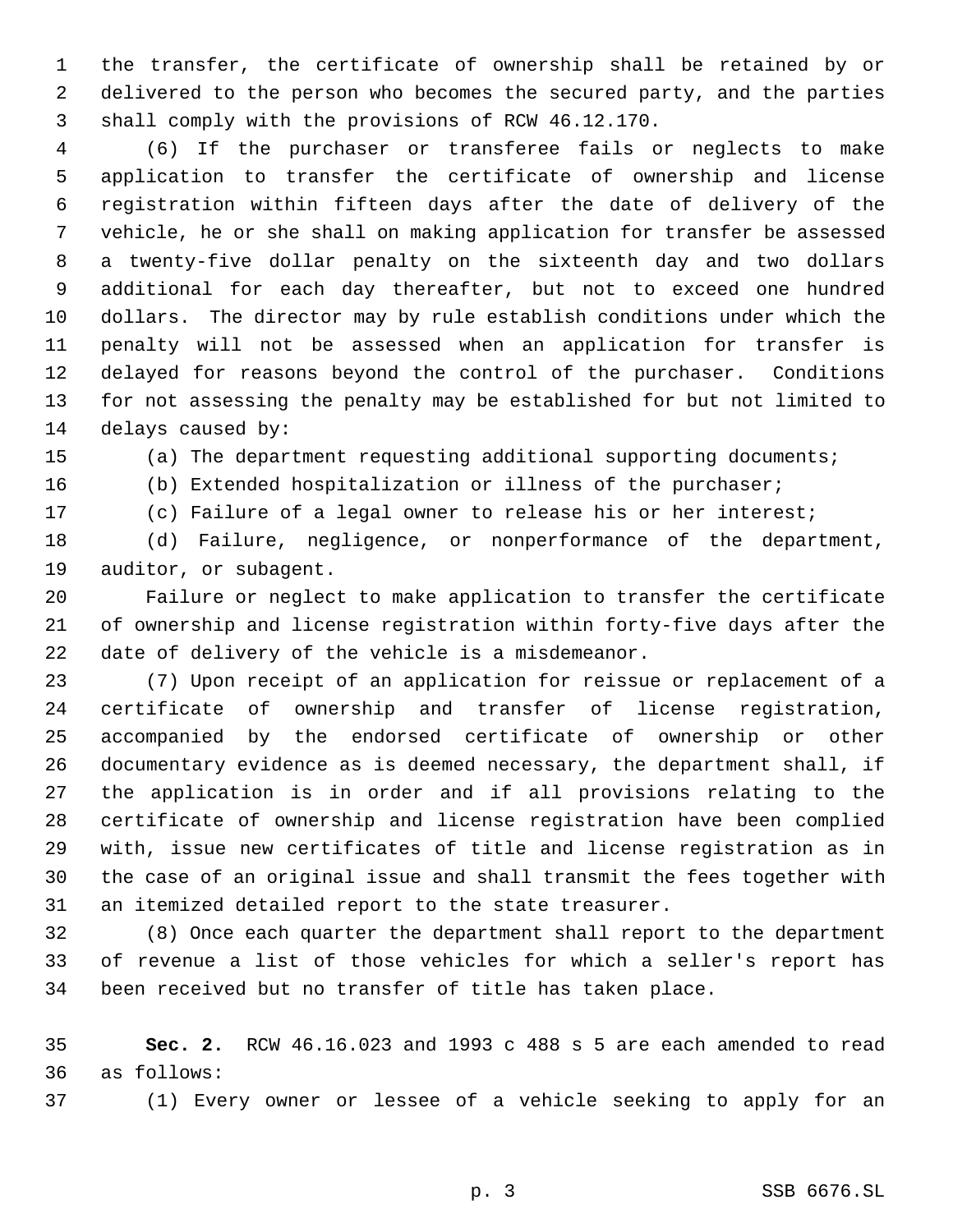excise tax exemption under RCW 82.08.0287, 82.12.0282, or 82.44.015 shall apply to the director for, and upon satisfactory showing of eligibility, receive in lieu of the regular motor vehicle license plates for that vehicle, special plates of a distinguishing separate numerical series or design, as the director shall prescribe. In addition to paying all other initial fees required by law, each applicant for the special license plates shall pay an additional license fee of twenty-five dollars upon the issuance of such plates. The special fee shall be deposited in the motor vehicle fund. Application for renewal of the license plates shall be as prescribed for the renewal of other vehicle licenses. No renewal is required for vehicles exempted under RCW 46.16.020.

 (2) Whenever the ownership of a vehicle receiving special plates under subsection (1) of this section is transferred or assigned, the plates shall be removed from the motor vehicle, and if another vehicle qualifying for special plates is acquired, the plates shall be 17 transferred to that vehicle for a fee of ((five)) ten dollars, and the director shall be immediately notified of the transfer of the plates. Otherwise the removed plates shall be immediately forwarded to the director to be canceled. Whenever the owner or lessee of a vehicle receiving special plates under subsection (1) of this section is for any reason relieved of the tax-exempt status, the special plates shall immediately be forwarded to the director along with an application for replacement plates and the required fee. Upon receipt the director shall issue the license plates that are otherwise provided by law.

 (3) Any person who knowingly makes any false statement of a material fact in the application for a special plate under subsection (1) of this section is guilty of a gross misdemeanor.

 **Sec. 3.** RCW 46.16.290 and 1997 c 291 s 4 are each amended to read as follows:

31 (1) In any case of a valid sale or transfer of the ownership of any vehicle, the right to the certificates properly transferable therewith, except as provided in RCW 46.16.280, and to the vehicle license plates passes to the purchaser or transferee. It is unlawful for the holder of such certificates, except as provided in RCW 46.16.280, or vehicle license plates to fail, neglect, or refuse to endorse the certificates and deliver the vehicle license plates to the purchaser or transferee.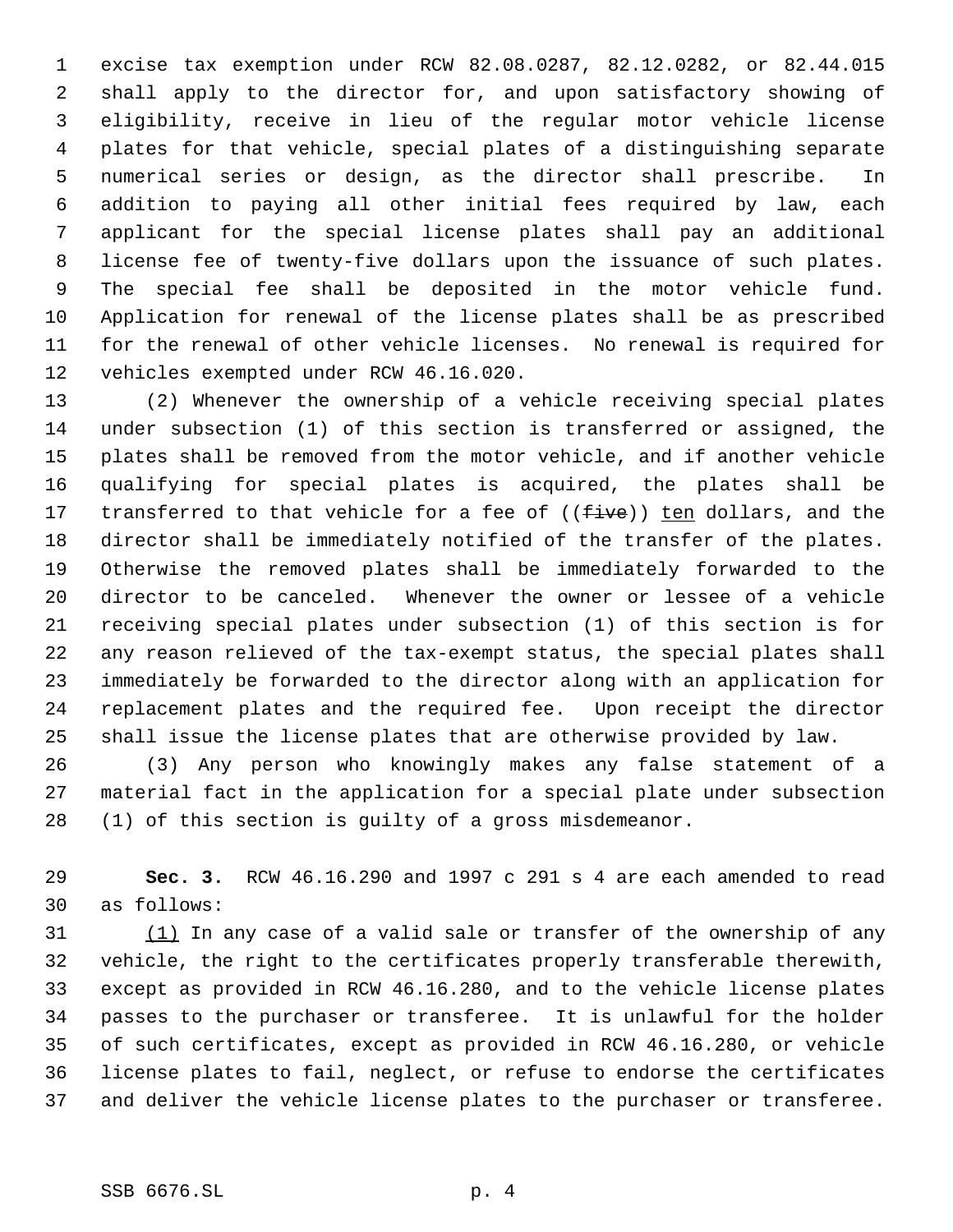(2)(a) If the sale or transfer is of a vehicle licensed with 2 current standard issue license plates, the vehicle license plates may be retained and displayed upon a vehicle obtained in replacement of the 4 vehicle so sold or transferred. If a person applies for a transfer of 5 the plate or plates to another eligible vehicle, the plates must be transferred to a vehicle requiring the same type of plate. A transfer fee of ten dollars must be charged in addition to all other applicable 8 fees. The transfer fees must be deposited in the motor vehicle fund.

9 (b) If the sale or transfer is of a vehicle licensed by the state or any county, city, town, school district, or other political subdivision entitled to exemption as provided by law, or, if the vehicle is licensed with personalized plates, amateur radio operator plates, medal of honor plates, disabled person plates, disabled veteran plates, prisoner of war plates, or other special license plates issued under RCW 46.16.301 as it existed before amendment by section 5, chapter 291, Laws of 1997, the vehicle license plates therefor shall be retained and may be displayed upon a vehicle obtained in replacement of the vehicle so sold or transferred.

 **Sec. 4.** RCW 46.16.316 and 1997 c 291 s 10 are each amended to read as follows:

Except as provided in RCW 46.16.305:

 (1) When a person who has been issued a special license plate or 23 plates: (a) Under RCW 46.16.301 as it existed before amendment by section 5, chapter 291, Laws of 1997, or under RCW 46.16.305(2) or 25 46.16.324; or (b) approved by the special license plate review board under RCW 46.16.715 through 46.16.775 sells, trades, or otherwise transfers or releases ownership of the vehicle upon which the special license plate or plates have been displayed, he or she shall immediately report the transfer of such plate or plates to an acquired vehicle or vehicle eligible for such plates pursuant to departmental rule, or he or she shall surrender such plates to the department immediately if such surrender is required by departmental rule. If a person applies for a transfer of the plate or plates to another 34 eligible vehicle, a transfer fee of ((five)) ten dollars shall be charged in addition to all other applicable fees. Such transfer fees shall be deposited in the motor vehicle fund. Failure to surrender the plates when required is a traffic infraction.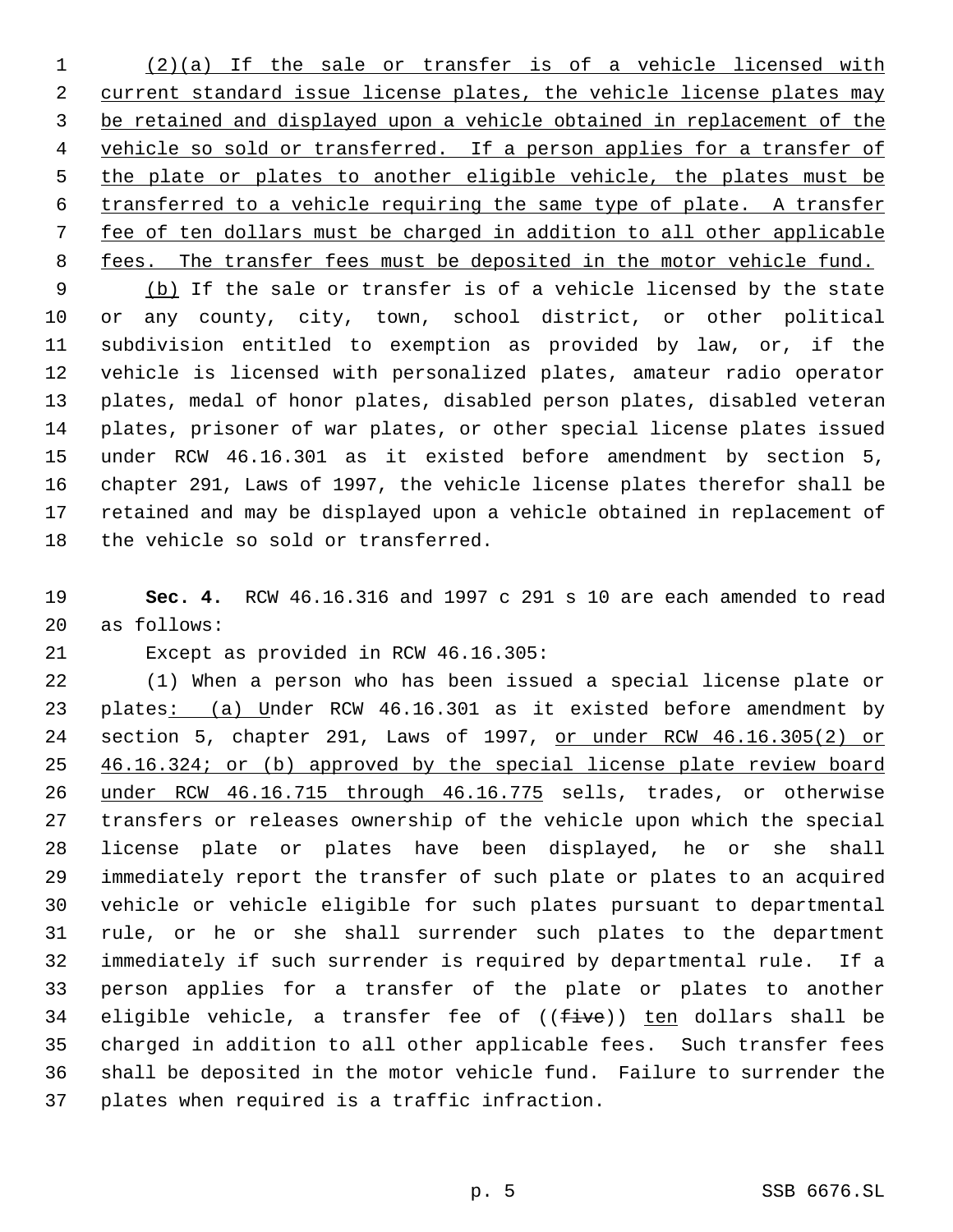(2) If the special license plate or plates issued by the department become lost, defaced, damaged, or destroyed, application for a replacement special license plate or plates shall be made and fees paid as provided by law for the replacement of regular license plates.

 **Sec. 5.** RCW 46.16.590 and 1975 c 59 s 5 are each amended to read as follows:

 Whenever any person who has been issued personalized license plates applies to the department for transfer of such plates to a subsequently acquired vehicle or camper eligible for personalized license plates, a 10 transfer fee of  $((five))$  ten dollars shall be charged in addition to all other appropriate fees. Such transfer fees shall be deposited in the motor vehicle fund.

 **Sec. 6.** RCW 73.04.110 and 1987 c 98 s 2 are each amended to read as follows:

 Any person who is a veteran as defined in RCW 41.04.005 who submits to the department of licensing satisfactory proof of a service- connected disability rating from the veterans administration or the military service from which the veteran was discharged and:

(1) Has lost the use of both hands or one foot;

 (2) Was captured and incarcerated for more than twenty-nine days by an enemy of the United States during a period of war with the United States;

 (3) Has become blind in both eyes as the result of military service; or

 (4) Is rated by the veterans administration or the military service from which the veteran was discharged and is receiving service- connected compensation at the one hundred percent rate that is expected 28 to exist for more than one year;

 is entitled to regular or special license plates issued by the department of licensing. The special license plates shall bear distinguishing marks, letters, or numerals indicating that the motor vehicle is owned by a disabled veteran or former prisoner of war. This license shall be issued annually for one personal use vehicle without payment of any license fees or excise tax thereon. Whenever any person who has been issued license plates under the provisions of this section applies to the department for transfer of the plates to a subsequently